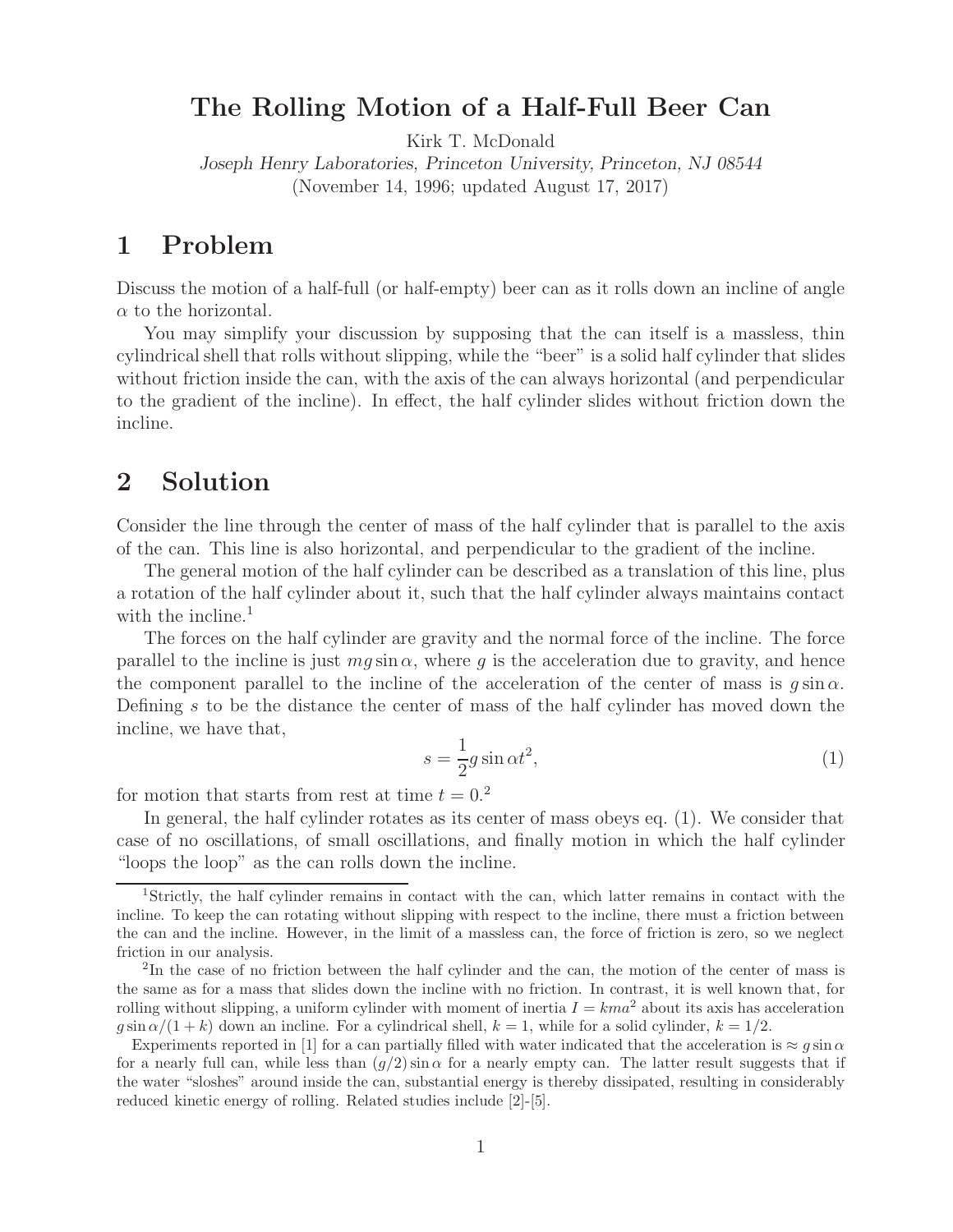#### **2.1 The "Trivial" Solution**

The "trivial" solution is the case of no rotation (while the half cylinder slides down the incline with acceleration  $g \sin \alpha$ ).

The (flat) surface of the half cylinder is not, however, horizontal but is tilted at some angle. To deduce this quickly, consider the frame that moves parallel to the incline with acceleration  $q \sin \alpha$ . In this accelerated frame there is an additional, apparent "gravitational" force  $mg \sin \alpha$  on any mass m, which force points up the incline at angle  $\alpha$ . With the aid of Fig. 1, we infer that  $g_{\text{eff}} = g \cos \alpha$ , and this makes angle  $\alpha$  to the vertical. That is,  $g_{\text{eff}}$  is perpendicular to the incline.



Figure 1: A half cylinder will slide down a frictionless incline of angle  $\alpha$ without oscillation if its flat side is parallel to the incline. In the accelerated frame, the effective gravity vector,  $\mathbf{g}_{\text{eff}}$  is perpendicular to the incline.

The equilibrium surface of the half cylinder is perpendicular to  $g_{\text{eff}}$ , and hence parallel to the incline.

#### **2.2 Small Oscillations in the Accelerated Frame**

If the half cylinder oscillates about equilibrium, there is both rotation of the half cylinder and motion of the c.m. perpendicular to the incline, as viewed in the accelerated frame.

The solution to the present problem can be found using a little-known trick described by Tiersten [6]. If a rigid body has an instantaneous center of motion, then its instantaneous kinetic energy can be written as  $I_C \omega^2/2$  where  $I_C$  is the moment of inertia about the instantaneous center. The rate of change of energy is  $\tau_C \omega$  where  $\tau_C$  is the torque about the instantaneous center. (If it's not obvious, this follows from  $\mathbf{F} \cdot \mathbf{v} = \mathbf{F} \cdot \boldsymbol{\omega} \times \mathbf{r} = \mathbf{r} \times \mathbf{F} \cdot \boldsymbol{\omega}$ where **r** runs from the instantaneous center to the point of application of force **F**.) Taking the time derivative of the instantaneous kinetic energy, we have,

$$
\tau_C = \frac{1}{\omega} \frac{d(I_C \omega^2/2)}{dt} = I_C \dot{\omega} + \frac{\dot{I}_C \omega}{2}.
$$
\n(2)

as the equation of motion.

In the accelerated frame, the half cylinder has an instantaneous center of motion. It can be located by noting that the velocity of a point is at right angles to the line joining it to the center of motion. In particular, the center of mass moves only perpendicular to the incline. Hence, the instantaneous center is on a line parallel to the incline through the center of mass.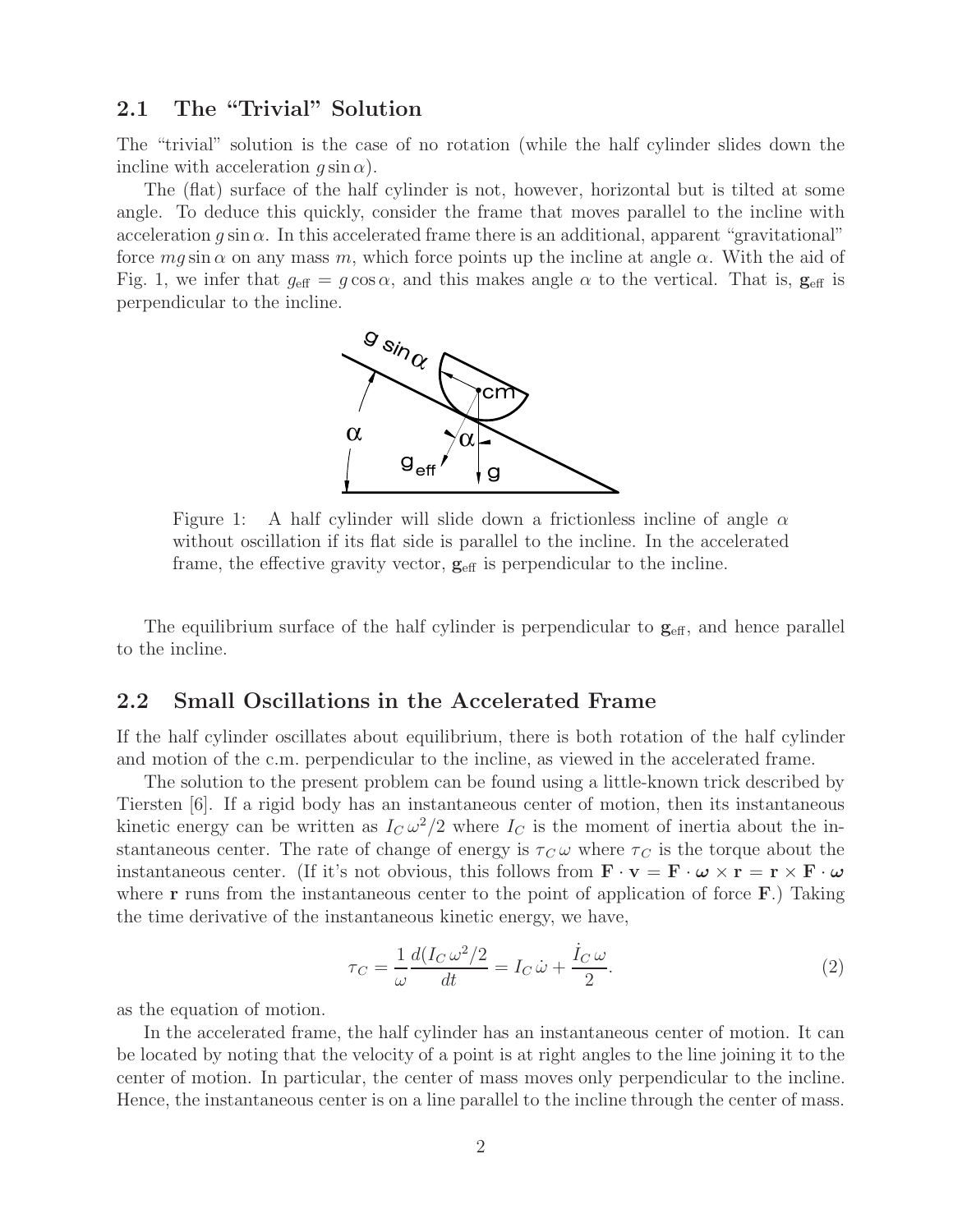Also, the points on the half cylinder that are instantaneously in contact with the incline have instantaneous velocity parallel to the incline. Hence, the instantaneous center of rotation is on the line perpendicular to the incline through the point of contact. The instantaneous center of rotation is at the intersection of these two lines, shown as point  $C$  in Fig. 2.



Figure 2: The center of mass of the half cylinder is distance b from the flat surface. When the half cylinder has tilted by angle  $\phi$  from equilibrium in the accelerated frame, the center of rotation  $C$  is at the intersection of the normal to the incline through the point of contact with the line parallel to the flat surface that passes through the center of mass.

We define  $\phi$  as the angle between the flat surface of the cylinder and the incline, which is also the angle between the perpendicular to the incline through the point of contact and the line joining the center of the cylinder to the c.m. Then, by the parallel axis theorem,

$$
I_C = I_{\rm cm} + mb^2 \sin^2 \phi \approx I_{\rm cm}
$$
 (3)

for small  $\phi$ . In the same approximation,  $\dot{I}_C = 0$ . The torque about the instantaneous center (calculated in the accelerated frame) is,

$$
\tau_C = -mg_{\text{eff}}b\sin\phi \approx mbg\cos\alpha\,\phi. \tag{4}
$$

Since  $\dot{\phi} = \omega$ , the equation of motion becomes,

$$
\ddot{I}_{\rm cm}\ddot{\phi} \approx -mbg\cos\alpha\,\phi,\tag{5}
$$

so the frequency of small oscillations is related by,

$$
\omega^2 = \frac{mbg \cos \alpha}{I_{\rm cm}}.\tag{6}
$$

To calculate b and  $I_{cm}$ , we use polar coordinates in which the half cylinder occupies the region  $r < a$  and  $-\pi/2 < \theta < \pi/2$ . The cross-sectional area of the half cylinder is, of course,  $\pi a^2/2$ . Then,

$$
b \cdot \text{Area} = \int x \cdot d\text{Area} = \int_0^a dr \int_{-\pi/2}^{\pi/2} r d\theta \, r \cos \theta = \frac{2a^3}{3}, \qquad \text{so} \qquad b = \frac{4a}{3\pi} \,. \tag{7}
$$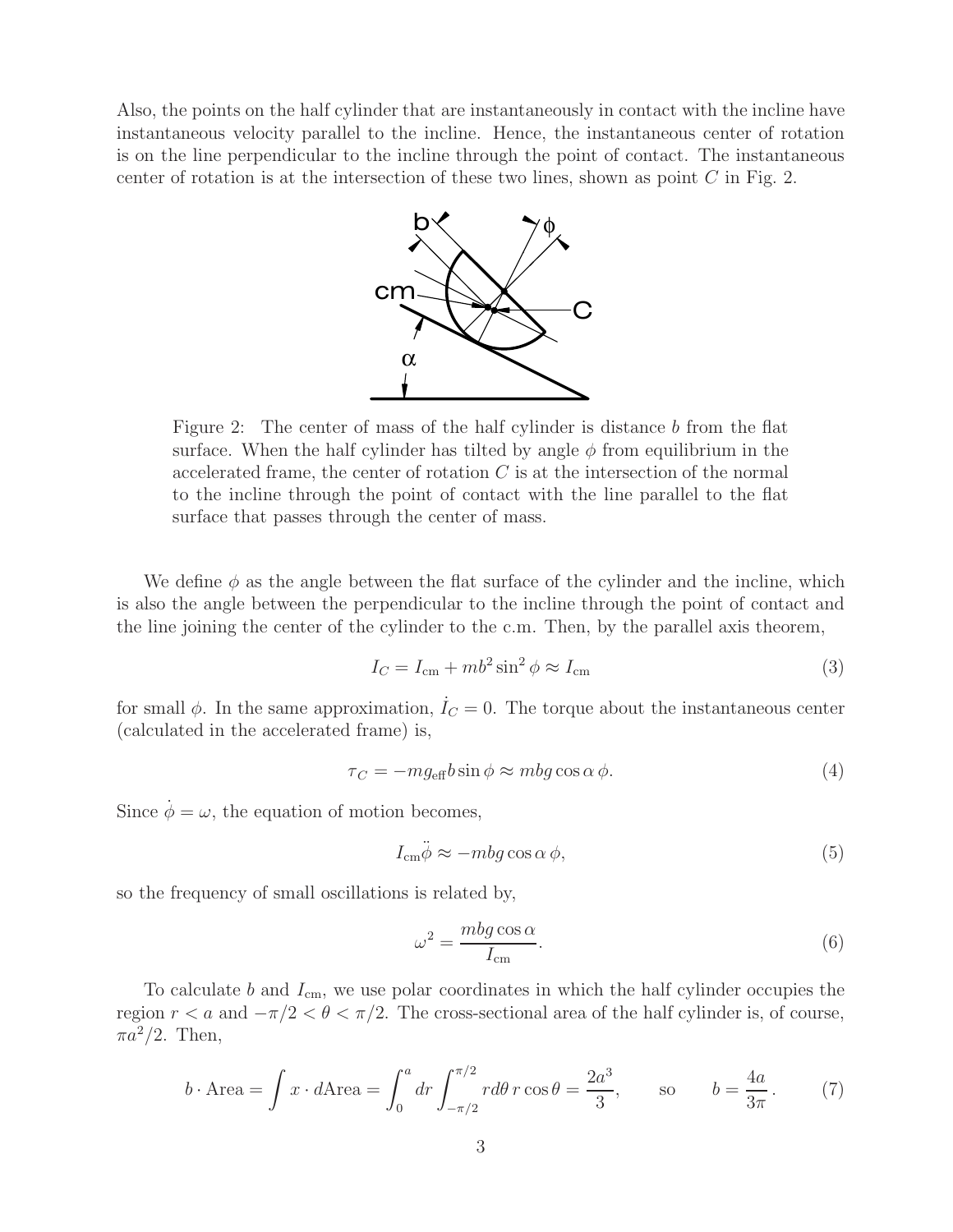Similarly,

$$
I_{\text{axis}} = \frac{m}{\text{Area}} \int_0^a dr \int_{-\pi/2}^{\pi/2} r d\theta \, r^2 = \frac{ma^2}{2} \,,\tag{8}
$$

as might have been "guessed". The moment of inertia  $I_{cm}$  of the half cylinder about its center of mass is then (by the parallel-axis theorem),

$$
I_{\rm cm} = I_{\rm axis} - mb^2 = m(a^2/2 - b^2) \approx 0.32 \, ma^2. \tag{9}
$$

Returning to the oscillations of the half cylinder, the frequency is now expected to obey,

$$
\omega^2 = \frac{2bg\cos\alpha}{a^2 - 2b^2} = \frac{24\pi g\cos\alpha}{9\pi^2 - 32} \approx \frac{1.33g\cos\alpha}{a} \,. \tag{10}
$$

Since the trick using the instantaneous center of motion is obscure, we Lagrange's method.

#### **2.3 Solution via Lagrange's Method in the Lab Frame**

We use Lagrange's method with generalized coordinates s and  $\phi$  in the lab frame, where s is the distance parallel to the incline that the c.m. has moved, and  $\phi$  is the angle between the flat surface of the half cylinder and the incline.

The perpendicular distance between the incline and the c.m. is then  $h = a - b \cos \phi$ . The kinetic energy is the sum of the kinetic energy of the motion of the c.m. plus the energy of rotation about the c.m.,

$$
T = \frac{m}{2}(\dot{s}^2 + \dot{h}^2) + \frac{I_{\rm cm}}{2}\dot{\phi}^2 = \frac{m}{2}(\dot{s}^2 + b^2\sin^2\phi\,\dot{\phi}^2) + \frac{I_{\rm cm}}{2}\dot{\phi}^2.
$$
 (11)

The potential is just  $V = mgz$  where z is the vertical coordinate of the c.m. Some care is required to relate z to s and  $\phi$ . I found it useful to introduce another set of coordinates for this:  $u =$  distance that the axis of the cylinder has moved parallel to the incline, and  $\theta$  $=$  angle between the vertical and the line joining the axis of the half cylinder to its c.m.<sup>3</sup>



Figure 3: Illustrating the coordinates s,  $u, \phi$  and  $\theta$ .

We see from Fig. 3 that,

 $u = s + b \sin \phi$ , and  $\theta = \alpha + \phi$ . (12)

<sup>&</sup>lt;sup>3</sup>These coordinate were used in [1], where u was called x.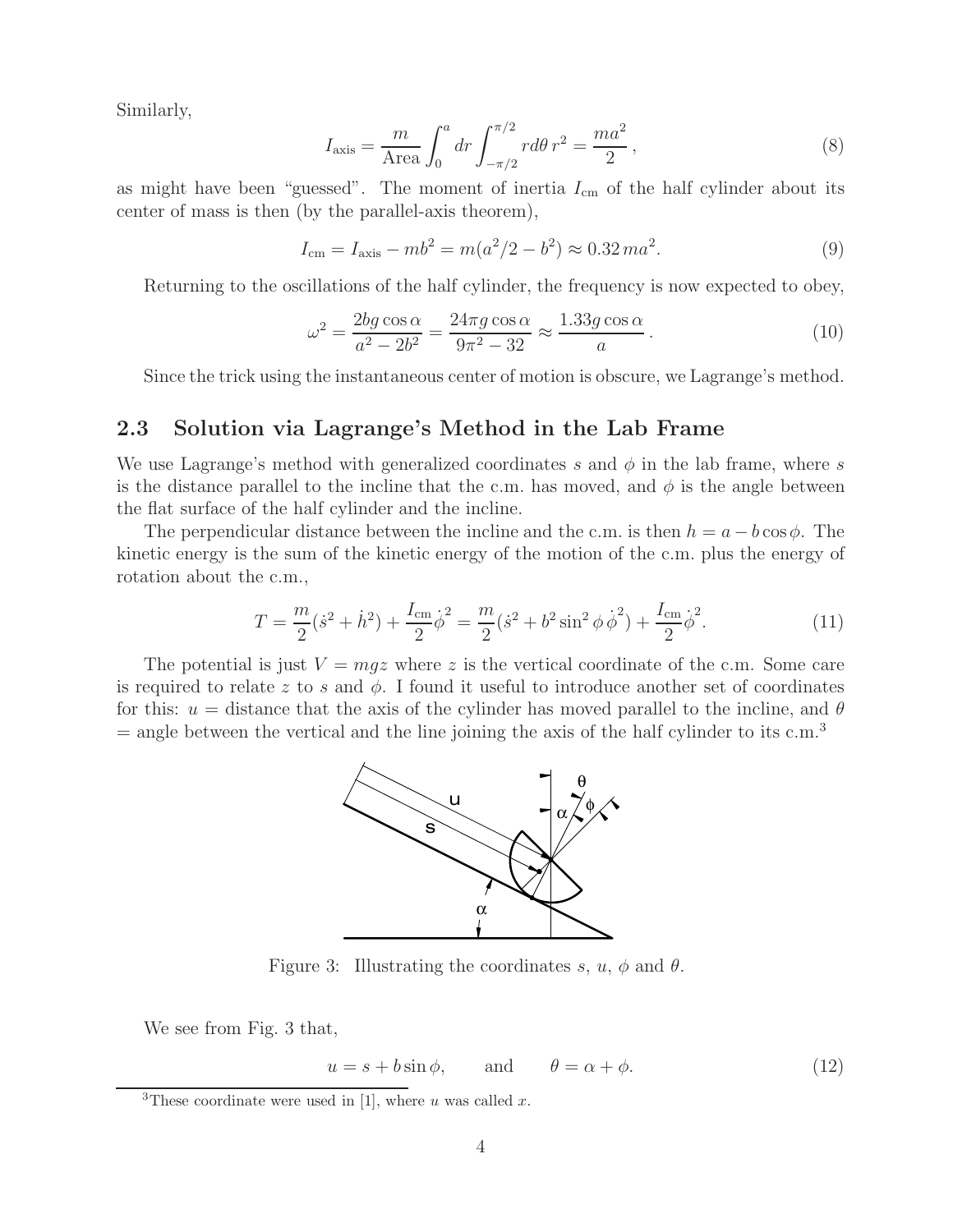Then,

$$
z = -u\sin\alpha - b\cos\theta = -s\sin\alpha - b\sin\alpha\sin\phi - b\cos(\alpha + \phi) = -s\sin\alpha - b\cos\alpha\cos\phi. \tag{13}
$$

Finally, the potential energy is,

$$
V = -mgz = -mg(s\sin\alpha + b\cos\alpha\cos\phi). \tag{14}
$$

The Lagrange equation of motion deduced from coordinate s is,

$$
\ddot{s} = g \sin \alpha,\tag{15}
$$

as was expected. The equation from coordinate  $\phi$  is,

$$
(mb2 sin2 \phi + Icm) \ddot{\phi} + mb2 sin \phi cos \phi \dot{\phi}2 = -mbg cos \alpha sin \phi.
$$
 (16)

For completeness, we note that in terms of coordinates  $u = s + b \sin \phi$  and  $\theta = \alpha + \phi$ , for which  $\phi = \theta - \alpha$  and  $s = u - b \sin(\theta - \alpha)$ , the Lagrangian is, recalling that  $mb^2 + I_{cm} = ma^2/2$ ,

$$
\mathcal{L}(u,\phi) = \frac{m}{2} \left[ \dot{u}^2 - 2b \cos \phi \, \dot{u} \, \dot{\phi} + \frac{a^2}{2} \, \dot{\phi}^2 \right] + mg[u \sin \alpha + b \cos(\alpha + \phi)],\tag{17}
$$

for which the equations of motion are,

$$
\ddot{u} - b\cos\phi\,\ddot{\phi} + b\sin\phi\,\dot{\phi}^2 = g\sin\alpha,\tag{18}
$$

$$
\frac{a^2}{2}\ddot{\phi} - b\cos\phi \,\ddot{u} = -b\sin(\alpha + \phi). \tag{19}
$$

And, in terms of coordinates u and  $\theta = \alpha + \phi$ , the Lagrangian is,

$$
\mathcal{L}(u,\theta) = \frac{m}{2} \left[ \dot{u}^2 - 2b \cos(\theta - \alpha) \dot{u} \dot{\theta} + \frac{a^2}{2} \dot{\theta}^2 \right] + mg(u \sin \alpha + b \cos \theta), \tag{20}
$$

for which the equations of motion are,

$$
\ddot{u} - b\cos(\theta - \alpha)\ddot{\theta} + b\sin(\theta - \alpha)\dot{\theta}^{2} = g\sin\alpha,
$$
\n(21)

$$
\frac{a^2}{2}\ddot{\theta} - b\cos(\theta - \alpha)\ddot{u} = -b\sin\theta.
$$
 (22)

#### **2.3.1 Small Oscillations**

For small oscillations about the equilibrium  $\phi = 0$ , say of the form  $\phi = \phi_0 \sin \omega t$ , eq. (16) simplifies to,

$$
I_{\rm cm}\ddot{\phi} = -mbg\cos\alpha\,\phi,\tag{23}
$$

as found previously in eq. (5), sec. 2.2. Again, the frequency  $\omega$  of small oscillations is related by,

$$
\omega^2 = \frac{mbg \cos \alpha}{I_{\rm cm}} = \frac{2bg \cos \alpha}{a^2 - 2b^2},\tag{24}
$$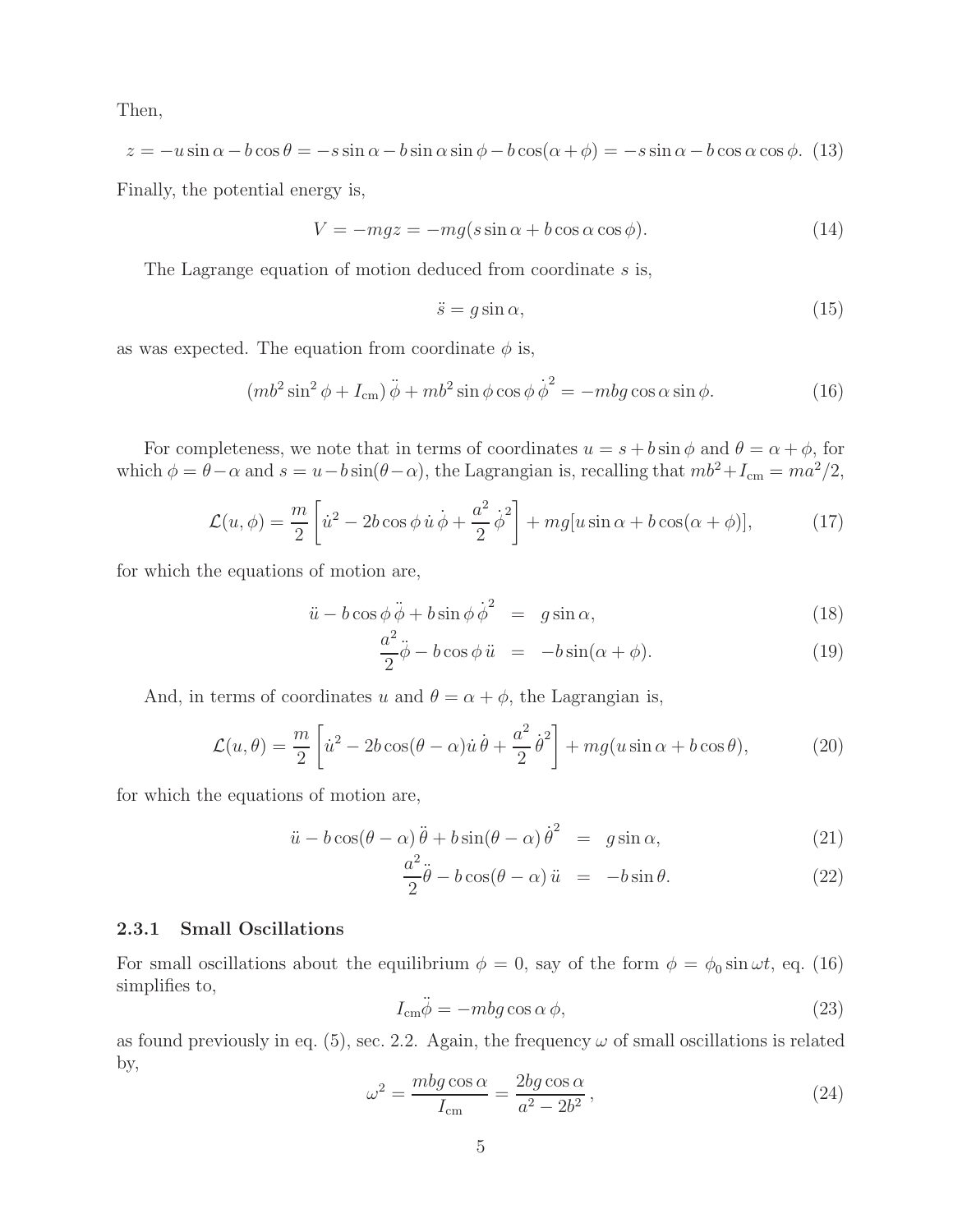where  $b = 4a/3\pi$ .

The center of the can is at,

$$
u = s + b\cos\phi = \frac{g\sin\alpha t^2}{2} + b\cos(\phi_0\sin\omega t) \approx \frac{g\sin\alpha t^2}{2} + b\left(1 - \frac{\phi_0^2\sin^2\omega t}{2}\right)
$$

$$
= \frac{g\sin\alpha t^2}{2} + b\left(1 - \frac{\phi_0^2}{4} + \frac{\phi_0^2\cos 2\omega t}{2}\right). \tag{25}
$$

This is like the case of sliding without friction down the incline, but with a small modulation at angular frequency  $2\omega$ , which would appear as a small, periodic "hesitation" in the position  $\boldsymbol{u}.$ 

If the half cylinder started from rest with its surface horizontal, then  $\phi_0 = \alpha$  and the oscillations would not be small unless  $\alpha$  were small.

#### **2.3.2 Motion Where** φ **Becomes Large**

Another type of possible motion is that where the half cylinder "loops the loop," and rolls down the incline essentially as a rigid body (inside the outer can). This motion is not possible starting from rest, but could occur if the half cylinder somehow had a large initial angular velocity  $\phi(t=0) = \Omega$ .

Here, we consider that case that angle  $\phi$  varies with time as,

$$
\phi = \Omega t + \epsilon \sin \omega t. \tag{26}
$$

That is, the half cylinder does not quite rotate uniformly (at angular velocity  $\Omega$ , but undergoes small oscillations about this.

Then, the equation of motion (16) averages to the form,

$$
-\epsilon \omega^2 (m b^2 / 2 + I_{\rm cm}) \sin \omega' t \approx -m b g \cos \alpha \sin \Omega t, \qquad (27)
$$

which implies that,

$$
\omega = \Omega,
$$
 and  $\epsilon = \frac{mbg \cos \alpha}{\Omega^2 (m b^2 / 2 + I_{\text{cm}})}.$  (28)

The angular velocity  $\Omega$  is arbitrary, but must be large enough that  $\epsilon$  is small for eq. (26) to hold.

The position  $u$  of the center of the can along the incline is,

$$
u = s + b\sin\phi \approx g\sin\alpha \frac{t^2}{2} + b\sin(\Omega t + \epsilon\sin\Omega t) \approx g\sin\alpha \frac{t^2}{2} + b\sin\Omega t.
$$
 (29)

This motion would appear "hesitant" to the eye, but not "chaotic".

For cases in between the limits of small oscillation and the motion of eq. (26), the motion is complex, and the approximation of the half cylinder of beer as a rigid body would fail, resulting in "sloshing" of the beer that would have to be described by the (nonlinear) Navier-Stokes equation. Other aspects of a rolling can of liquid have been discussed in [1, 7].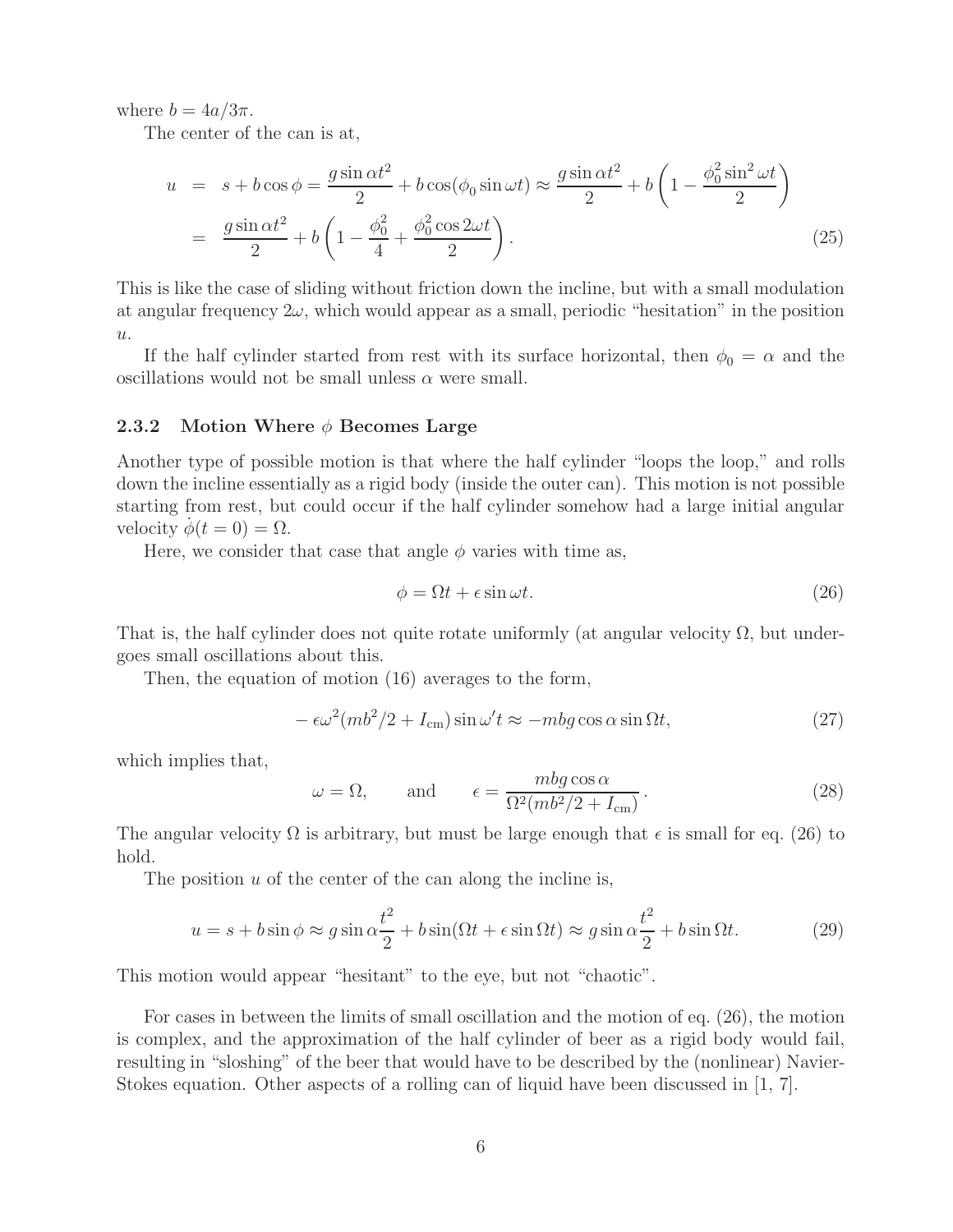### **3 Massive Can with Partial Filling**

In this section we extend the analysis to include the case of a can of length  $l$  and radius a made from sheet metal of mass density  $\rho_{\rm can}$ , that is filled with "beer" of density  $\rho_{\rm beer}$  to height  $h < 2a$ . We again suppose that the "beer" slides without friction inside the can while keeping the same shape as when the can is at rest.

The cylindrical wall of the can has mass  $m_1 = 2\pi alt\rho_{\text{can}}$ , where  $t \ll a$  is the thickness of the sheet metal, and moment of inertia  $I_1 = m_1 a^2$  about its axis. Each end of the can has mass  $m_2 = \pi a^2 t \rho_{\text{can}}$  and moment of inertial  $I_2 = m_2 a^2 / 2$ . The total mass of the can is,

$$
m_{\text{can}} = m_1 + 2m_2 = 2\pi a t (l+a)\rho_{\text{can}},\tag{30}
$$

and its total moment of inertia (about its axis) is,

$$
I_{\text{can}} = I_1 + 2I_2 = (m_1 + m_2)a^2 = \pi a^3 t (2l + a)\rho_{\text{can}} = \frac{2l + a}{2(l + a)} m_{\text{can}} a^2 \approx 0.89 m_{\text{can}} a^2, \quad (31)
$$

for typical 12-oz. cans of radius  $a \approx 3.3$  cm and length  $l \approx 12$  cm.

The cross section of the "beer" is a circular segment that subtends angle  $2\beta$  with respect to the axis of the can, as illustrated below.



The height h of the filling of the can is, in terms of angle  $\beta$   $(0 \leq \beta \leq \pi)$ ,

$$
h = a(1 - \cos \beta). \tag{32}
$$

A lamina at coordinate y has area  $dA = 2\sqrt{a^2 - y^2} dy$ , so the area of the cross section, and the mass of the "beer", are, using Dwight 350.01,

$$
A = 2 \int_{a \cos \beta}^{a} dy \sqrt{a^2 - y^2} = a^2 \left(\frac{\pi}{2} - \cos \beta \sin \beta - \sin^{-1} \cos \beta\right) = \frac{a^2}{2} \left(2\beta - \sin 2\beta\right),
$$
\n(33)

$$
m = Al\rho_{\text{beer}} = \frac{a^2 l \rho_{\text{beer}}}{2} (2\beta - \sin 2\beta). \tag{34}
$$

The center of mass of the beer is located at distance b from the axis related by,

$$
b = \frac{1}{A} \int_{a \cos \beta}^{a} dy \, 2y \sqrt{a^2 - y^2} = \frac{2a^3 \sin^3 \beta}{3A} = \frac{4a \sin^3 \beta}{3(2\beta - \sin 2\beta)}.
$$
 (35)

The moment of inertia of a lamina at coordinate y is  $\rho_{\text{peer}} l(2\sqrt{a^2 - y^2})^3 dy/12$  about its symmetry axis, and so the moment about the axis of the can is, according to the parallelaxis theorem,  $2\rho_{\text{beer}}l\sqrt{a^2-y^2}\right)dy[y^2+(a^2-y^2)/3]$ . Hence, the moment of inertia of the beer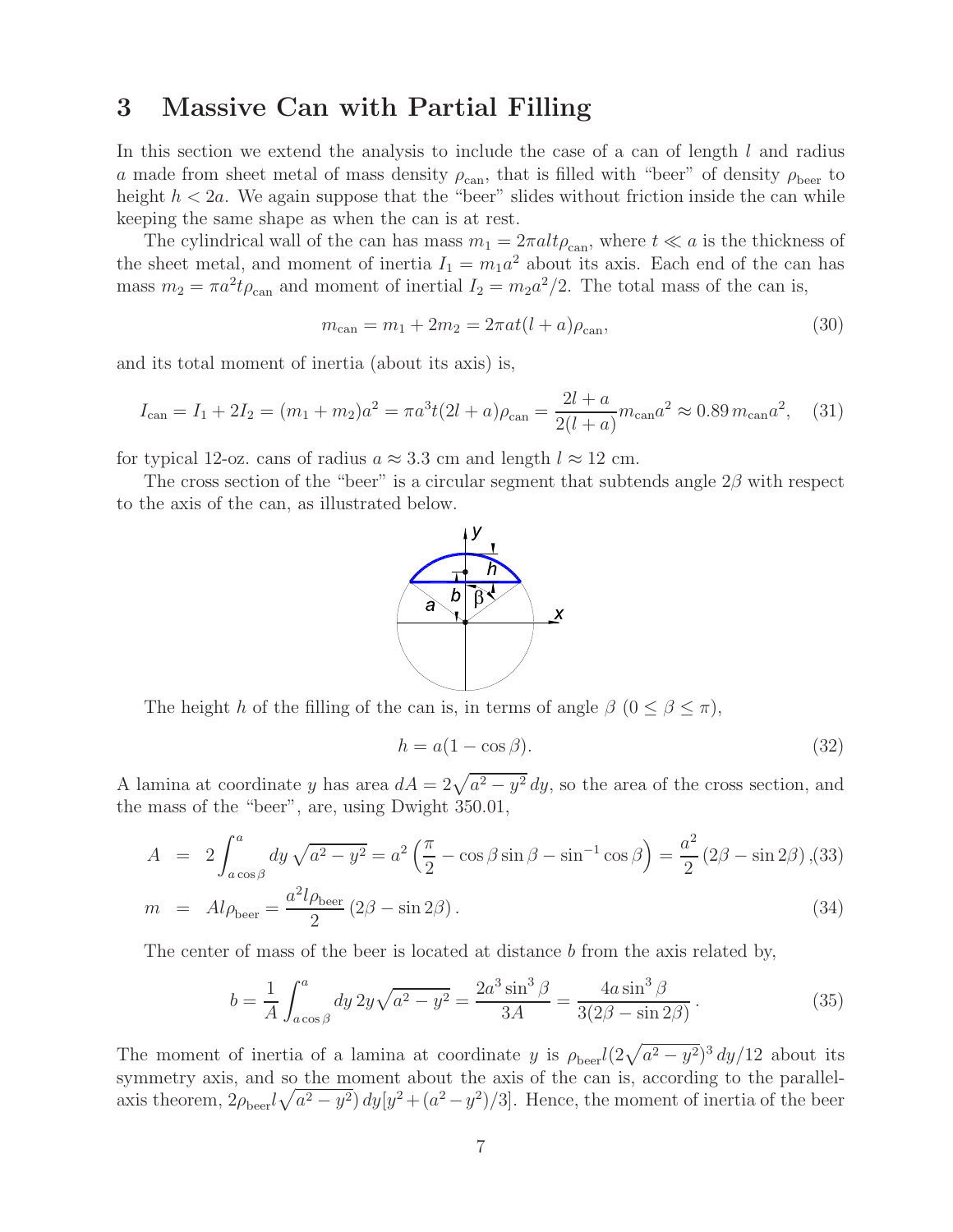about the axis of the can is, using Dwight 352.01,

$$
I_{\text{axis}} = \int_{a\cos\beta}^{a} dy \frac{2\rho_{\text{beer}}l\sqrt{a^2 - y^2}}{3} (a^2 + 2y^2)
$$
  
= 
$$
\frac{2\rho_{\text{beer}}a^4l}{3} \left(\frac{\pi}{4} - \frac{\cos\beta\sin\beta}{2} - \frac{\sin^{-1}\cos\beta}{2} + \frac{\pi}{8} + \frac{\cos\beta\sin^3\beta}{2} - \frac{\cos\beta\sin\beta}{4} - \frac{\sin^{-1}\cos\beta}{4} \right)
$$
  
= 
$$
\frac{2\rho_{\text{beer}}a^4l}{3} \left(\frac{3\beta}{4} - \frac{3\sin 2\beta}{8} + \frac{\sin 2\beta\sin^2\beta}{8} \right) = \frac{\rho_{\text{beer}}a^4l}{4} \left(2\beta - \sin 2\beta + \frac{2\sin 2\beta\sin^2\beta}{3} \right)
$$
  
= 
$$
\frac{ma^2}{2} \left(1 + \frac{2\sin 2\beta\sin^2\beta}{3(2\beta - \sin 2\beta)} \right).
$$
 (36)

Writing  $I_{\text{axis}}$  as  $kma^2$ , as angle  $\beta$  increases from 0 to  $\pi$ , k decreases from 1 (for a point mass at distance a from the axis) to  $1/2$  at  $\beta = \pi/2$  (as in eq. (8), then dips slightly and returns to  $k = 1/2$  at  $\beta = \pi$  (as for a solid cylinder), as shown in the figure below.



As in eq. (9), the moment of inertia of the beer about its own center of mass is given by,

$$
I_{\rm cm} = I_{\rm axis} - mb^2 = \frac{ma^2}{2} \left( 1 + \frac{2 \sin 2\beta \sin^2 \beta}{3(2\beta - \sin 2\beta)} - \frac{32 \sin^6 \beta}{9(2\beta - \sin 2\beta)^2} \right),\tag{37}
$$

using eq. (35). Writing  $I_{cm}$  as  $kma^2$ , as angle  $\beta$  increases from 0 to  $\pi$ , k increases from 0 (as for a point mass) to 0.32 at  $\beta = \pi/2$  (as in eq. (9)), and then continues to increase to 0.5 at  $\beta = \pi$  (as expected for a solid cylinder).

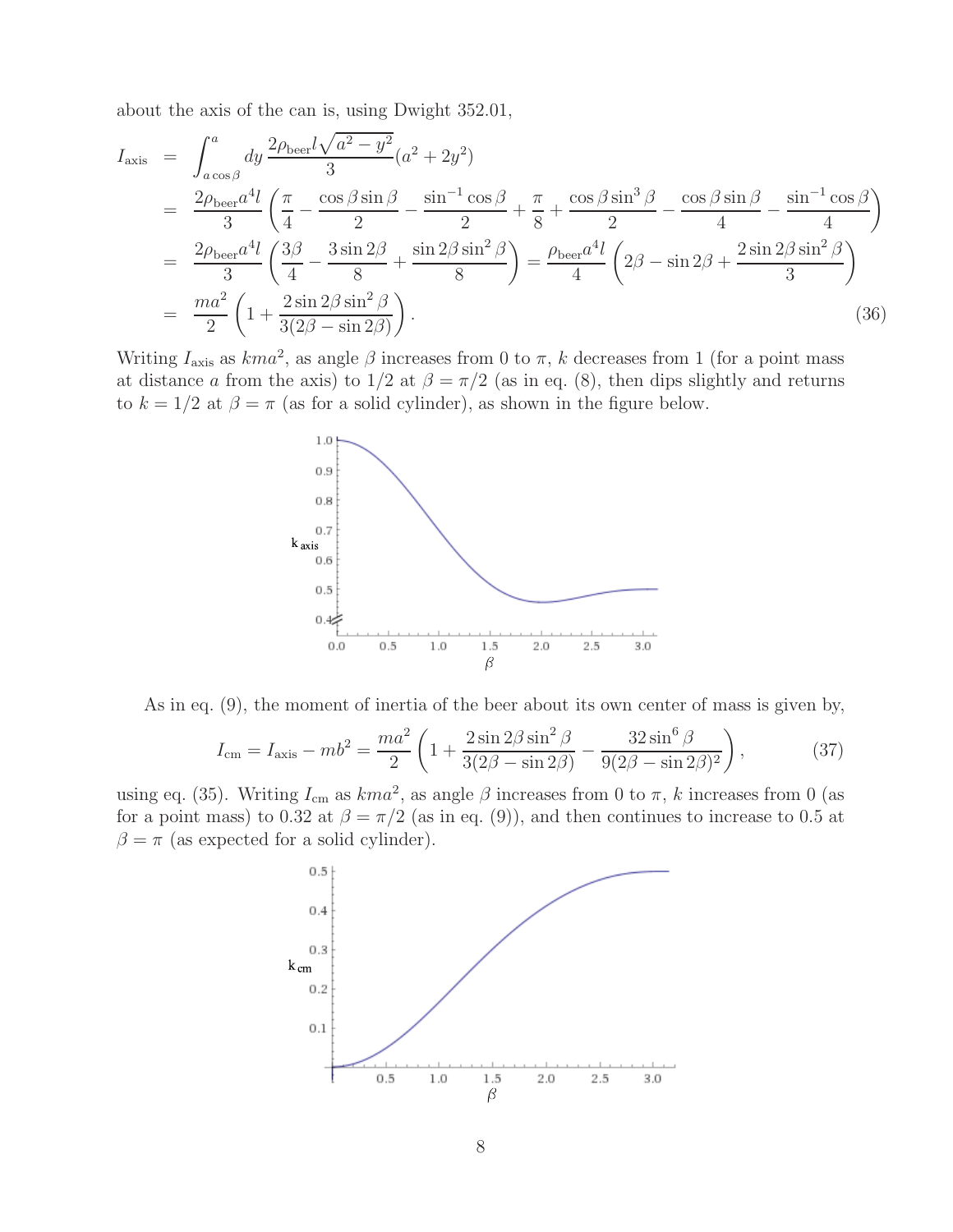The center of mass of the entire system is at distance,

$$
d = \frac{m}{m + m_{\text{can}}}b\tag{38}
$$

from the axis of the can, on the radius from the axis of the can to the center of mass of the "beer".

### **3.1 Equations of Motion**

The system has two degrees of freedom, and as before, we can use either s or  $u = s + b \sin \phi$ , and  $\theta$  or  $\phi = \theta + \alpha$  as the independent coordinates.



The condition for rolling without slipping of the can is that its angular velocity is  $\dot{u}/a$ . The kinetic energy of the can is,

$$
T_{\text{can}} = \frac{1}{2} \left( m_{\text{can}} + \frac{I_{\text{can}}}{a^2} \right) \dot{u}^2 = \frac{1}{2} \left( m_{\text{can}} + \frac{I_{\text{can}}}{a^2} \right) \left( \dot{s}^2 + 2b \cos \phi \, \dot{s} \, \dot{\phi} + b^2 \sin^2 \phi \, \dot{\phi}^2 \right), \tag{39}
$$

and its potential energy is,

$$
V_{\text{can}} = -m_{\text{can}}gu\sin\alpha = -m_{\text{can}}g(s+b\sin\phi)\sin\alpha. \tag{40}
$$

The coordinates and velocities parallel and perpendicular to the incline of the center of mass of the "beer" (labeled by  $m$  in the figure above) are,

$$
x = s = u - b\sin\phi = u - b\sin(\theta - \alpha), \qquad y = -b\cos\phi = -b\cos(\theta - \alpha), \tag{41}
$$

$$
\dot{x} = \dot{s}^2 = \dot{u} - b\cos(\theta - \alpha)\dot{\theta}, \qquad \dot{y} = b\sin\phi\dot{\phi} = b\sin(\theta - \alpha)\dot{\theta}. \tag{42}
$$

$$
v_{\text{beer}}^2 = \dot{x}^2 + \dot{y}^2 = \dot{u}^2 - 2b\cos(\theta - \alpha)\,\dot{u}\,\dot{\theta} + b^2\,\dot{\theta}^2 = \dot{s}^2 + b^2\sin^2\phi\,\dot{\phi}^2. \tag{43}
$$

The kinetic energy of the "beer" (with angular velocity  $\omega_{\text{beer}} = \dot{\phi} = \dot{\theta}$ ) is,

$$
T_{\text{beer}} = \frac{1}{2} m v_{\text{beer}}^2 + \frac{1}{2} I_{\text{cm}} \omega_{\text{beer}}^2 = \frac{1}{2} m \left( \dot{u}^2 - 2b \cos(\theta - \alpha) \dot{u} \dot{\theta} + b^2 \dot{\theta}^2 \right) + \frac{1}{2} I_{\text{cm}} \dot{\theta}^2
$$
  
= 
$$
\frac{1}{2} m (\dot{s}^2 + b^2 \sin^2 \phi \dot{\phi}^2) + \frac{1}{2} I_{\text{cm}} \dot{\phi}^2,
$$
(44)

and its potential energy is (recalling eq. (13),

$$
V_{\text{beer}} = -mg(u\sin\alpha + b\cos\theta) = -mg(s\sin\alpha + b\cos\alpha\cos\phi). \tag{45}
$$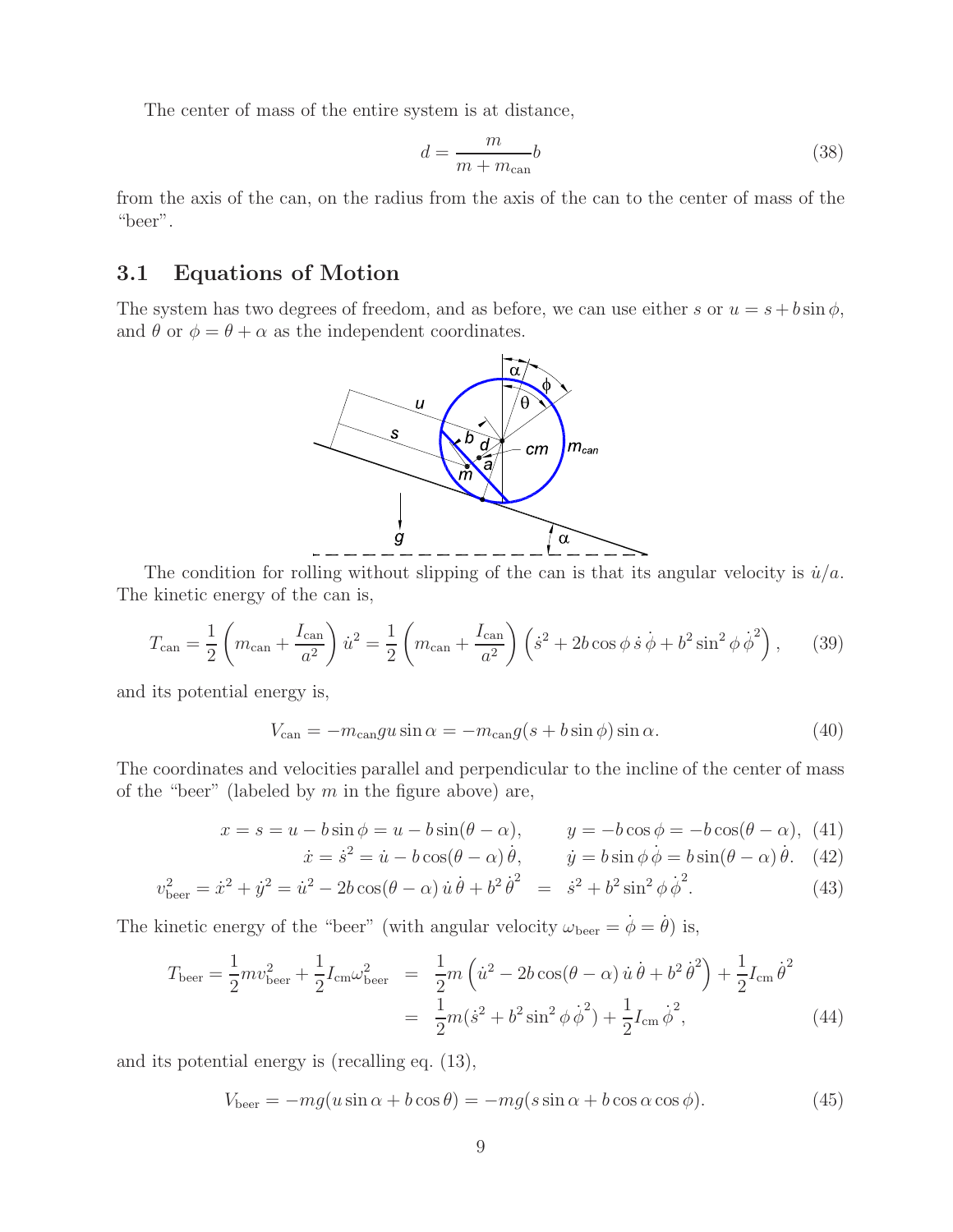The equations of motion for coordinates u and  $\theta$  are therefore,

$$
\left(m + m_{\text{can}} + \frac{I_{\text{can}}}{a^2}\right)\ddot{u} - mb[\cos(\theta - \alpha)\ddot{\theta} - \sin(\theta - \alpha)\dot{\theta}^2] = (m + m_{\text{can}})g\sin\alpha, (46)
$$

$$
ma^2\ddot{\theta} - mb\cos(\theta - \alpha)\ddot{u} = -mgb\sin\theta, \qquad (47)
$$

recalling that  $mb^2 + I_{\rm cm} = ma^2$ , and the equations of motion for coordinates s and  $\phi$  are,

$$
\left(m + m_{\text{can}} + \frac{I_{\text{can}}}{a^2}\right)\ddot{s} + b\left(m_{\text{can}} + \frac{I_{\text{can}}}{a^2}\right)\left(\cos\phi\ddot{\phi} - \sin\phi\dot{\phi}^2\right)
$$
  
=  $(m + m_{\text{can}})g\sin\alpha,$  (48)  

$$
(I_{\text{cm}} + mb^2\sin^2\phi)\ddot{\phi} + mb^2\sin\phi\cos\phi\dot{\phi}^2 + \left(m_{\text{can}} + \frac{I_{\text{can}}}{a^2}\right)(b^2\sin^2\phi\ddot{\phi} + b\cos\phi\ddot{s})
$$
  
=  $-mgb\cos\alpha\sin\phi.$  (49)

These equations are complicated, but when  $m_{\text{can}}$  and  $I_{\text{can}}$  are small compared to m and  $I_{\rm cm}$  of the "beer", they simplify to those found in sec. 2.3 above (keeping the equations there always in terms of b and  $I_{cm}$ ). That is, in this limit there exist small oscillations of the "beer" about an equilibrium, while the center of the can accelerates approximately as  $g \sin \alpha$  down the incline, with small "hesitations" once a cycle.<sup>4</sup>

The case of a nearly empty can, in the approximation of no fluid friction, should be nearly the same as that of an empty can, with acceleration  $(g/2)$  sin  $\alpha$  down the incline. Such behavior was not reported in [1], where even smaller accelerations were observed, indicating that friction/viscosity is not negligible.

## **A Appendix: Motion for Beer Frozen to the Can**

In this appendix we suppose that the "beer" is frozen in a half cylinder that is rigidly attached to the can (which still rolls without slipping). $5$ 

Referring to Fig. 3, the condition of rolling without slipping is that,

$$
u = a\phi
$$
, and so  $s = a\phi - b\sin\phi$ , (50)

in the convention that  $s = u = 0$  when  $\phi = 0$ . As the rolling constraint (50) is simpler in terms of coordinate  $u$  than  $s$ , we use the former.

Taking  $\phi$  to be the single independent coordinate, the Lagrangian (17) becomes,

$$
\mathcal{L}(\phi) = \frac{m}{2} \left( \frac{3a^2}{2} - 2ab \cos \phi \right) \dot{\phi}^2 + mg[a\phi \sin \alpha + b \cos(\alpha + \phi)],\tag{51}
$$

and the equation of motion for  $\phi$  is,

$$
\left(\frac{3a^2}{2} - 2ab\cos\phi\right)\ddot{\phi} + ab\sin\phi\dot{\phi}^2 = g[a\sin\alpha - b\sin(\alpha + \phi)].\tag{52}
$$

<sup>&</sup>lt;sup>4</sup>Ideally, the amplitude of the oscillations of the "beer" with respect to the can could be zero, in which case the acceleration of the center of the can would be constant, with value  $g \sin \alpha (m + m_{\text{can}})/(m + m_{\text{can}} + m_{\text{can}})$  $I_{\text{can}}/a^2$   $\approx g \sin \alpha (m + m_{\text{can}})/(m + 2m_{\text{can}})$ , which lies between g sin  $\alpha$  and  $(1/2)g \sin \alpha$ .<br><sup>5</sup>A variant of this case has been discussed in [8], where the "beer" is instead considered to be a solid

cylinder of radius  $r < a$  that is somehow rigidly attached to the can.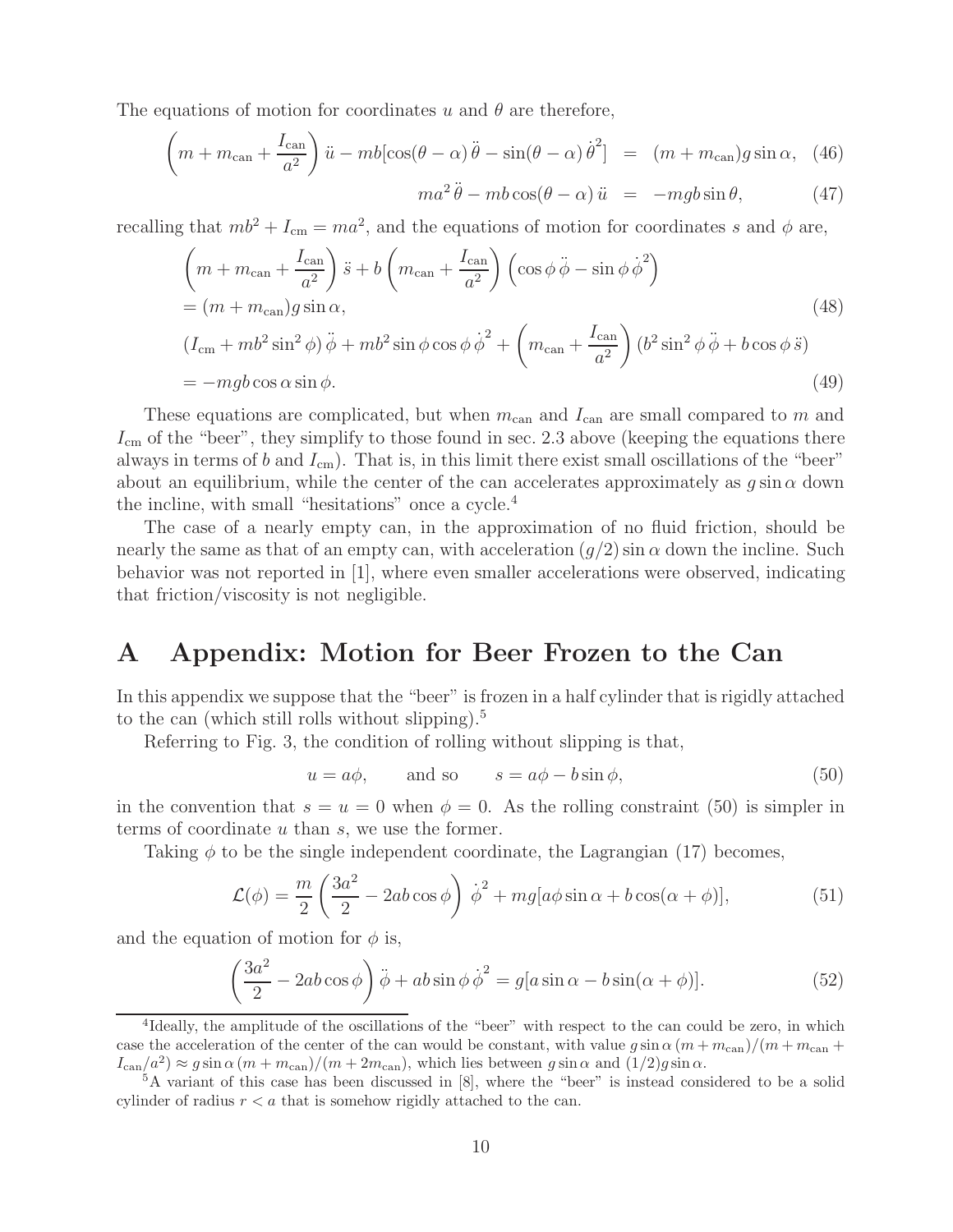#### **A.1 Static Equilibrium**

A stable equilibrium (with  $\dot{\phi} = 0 = \ddot{\phi}$ ) exists at angle  $\phi_0$  related by,

$$
\sin(\alpha + \phi_0) = -\frac{a}{b}\sin\alpha = \frac{3\pi}{4}\sin\alpha,\tag{53}
$$

using eq.  $(52)$ , and recalling eq.  $(7)$ . Here, the center of mass of the half cylinder is directly above the point of contact with the incline, $6$  as illustrated in the left figure below, in which the law of sines tells us that  $b/\sin \alpha = a/|\sin(\pi - \alpha - \phi_0)| = a/\sin(\alpha + \phi_0)$ .



This equilibrium exists only for  $\sin \alpha \leq 4/3\pi$ , *i.e.*, for  $\alpha \leq 25^{\circ}$ , and also only if the coefficient  $\mu$  of static friction is larger than tan  $\alpha$ <sup>7</sup>

#### **A.2 Small Oscillations about Equilibrium**

To identify the angular frequency  $\omega$  of small oscillations about the equilibrium at angle  $\phi_0$ . we consider motion of the form,

$$
\phi = \phi_0 + \epsilon \cos \omega t, \qquad \cos \phi \approx \cos \phi_0 - \epsilon \cos \omega t \sin \phi_0, \n\sin(\alpha + \phi) \approx \sin(\alpha + \phi_0) - \epsilon \cos \omega t \cos(\alpha + \phi_0),
$$
\n(54)

for small  $\epsilon$ . Using this in eq. (52), the terms in  $\epsilon \cos \omega t$  tell us that,

$$
\omega^2 = \frac{gb\cos(\alpha + \phi_0)}{3a^2/2 - ab\cos\phi_0}.\tag{55}
$$

If the "frozen beer can" is launched with  $\phi(0) = 0 = \dot{\phi}(0)$ , then it does not roll, but executes oscillations with frequency approximately given by eq.  $(55)$ .<sup>8</sup>

 ${}^{6}$ This contrasts with the case considered in sec. 2 where the half cylinder slides without friction inside the can, and a stable equilibrium exists only for  $\alpha = 0$ .

<sup>&</sup>lt;sup>7</sup>This follows from the right figure above, where the horizontal components of the forces obey  $N \sin \alpha = F \cos \alpha \leq \mu N \cos \alpha$ .

 $F \cos \alpha \leq \mu N \cos \alpha$ .<br><sup>8</sup>This can be verified using Wolfram Alpha with input  $(1.5(3)^2 - 2(3)(1) \cos(x))x'$ <br>980(3 sin(pi/18) − 1 sin(pi/18 + x)) x(0) − 0 x'(0) − 0 which corresponds to  $a = 3$  $y' + 3(0.5) \sin(x) (x')^2 =$ <br>  $\lim_{b \to 1} b = 1 \text{ cm}, \ \alpha = 10^{\circ}$  $980(3\sin(\pi/18) - 1\sin(\pi/18 + x))$ ,  $x(0) = 0$ ,  $x'(0) = 0$ , which corresponds to  $a = 3$  cm,  $b = 1$  cm,  $\alpha = 10^{\circ}$ ,  $\phi(0) = 0$  and  $\phi(0) = 0$  $\phi(0) = 0$  and  $\phi(0) = 0$ .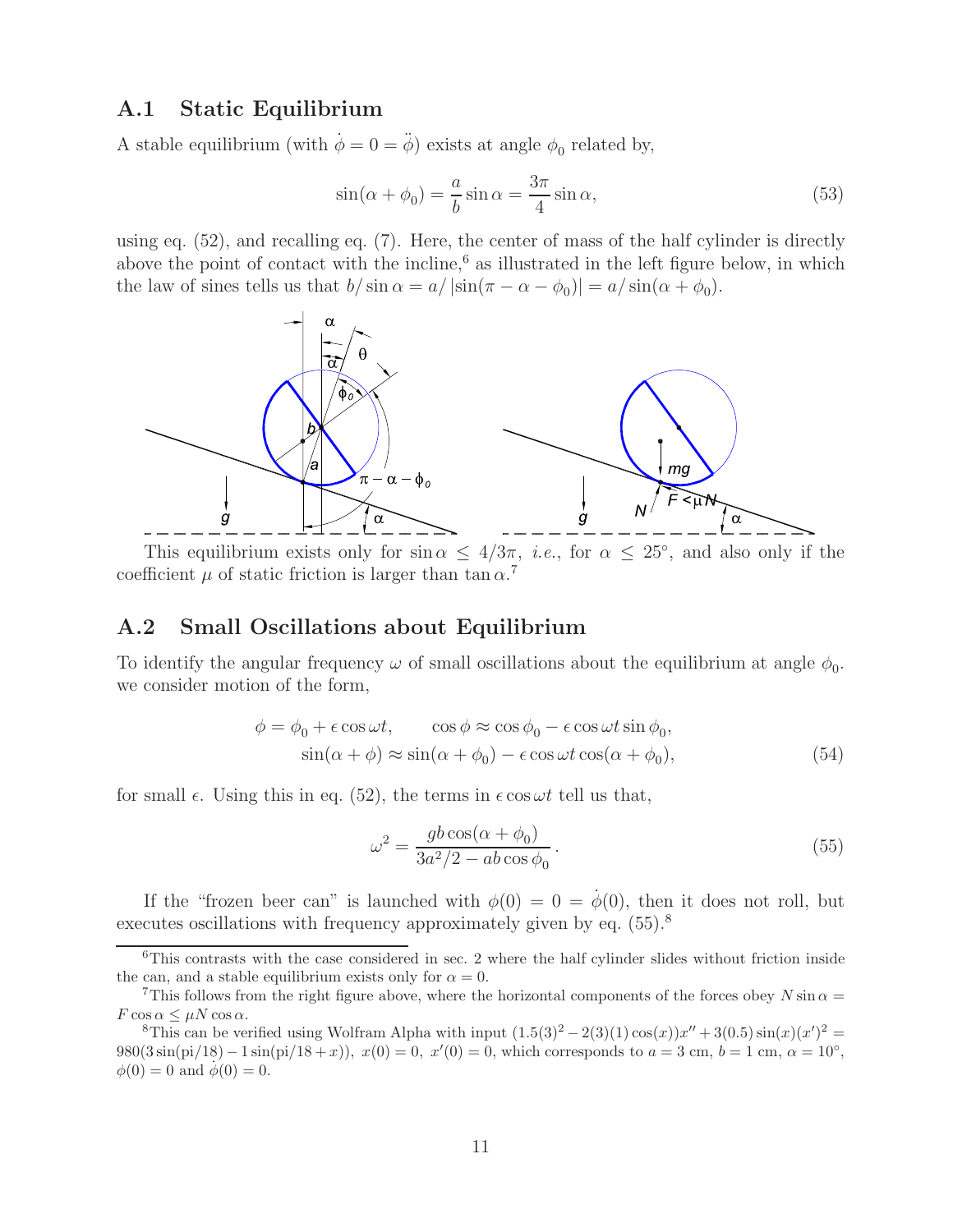### **A.3 Rolling Motion with Large** φ

A solid cylinder that rolls without slipping would have acceleration  $(2/3)q \sin \alpha$  down the incline, corresponding to  $\phi = g \sin \alpha t^2 / 3a$ .<sup>9</sup>

A numerical integration of eq. (52) for the "frozen beer can" using Wolfram Alpha is show below for  $a = 3$  cm,  $b = 1$  cm,  $\alpha = 10^{\circ}$ ,  $\phi(0) = \pi$  and  $\phi(0) = 0$ .



Angle  $\phi$  varies almost quadratically in time, with a small oscillation about this, as found in sec. A.2.

### **A.4 Hopping**

An interesting phenomenon not reported for cans rolling with liquid inside, but which exists for a can/hoop with an asymmetric mass distribution, is "hopping", in which the can leaves the surface briefly.

The literature thereon appears somewhat inconsistent [9]-[20], mainly due to varying assumptions as to the character of the system. Hopping is easier to obtain if the can/hoop is somewhat elastic (as for a loaded hula hoop), and only occurs when the can/hoop is rolling/slipping and the mass of the hoop (without load) is nonzero. A rigid can that is somehow constrained to roll without slipping cannot hop.

This problem seems to have been posed on various British exams in the early  $20<sup>th</sup>$  century, as delightfully recalled by Littlewood [9].

> A weight is attached to a point of a rough weightless hoop, which then rolls in a vertical plane, starting near the position of unstable equilibrium. What happens, and is it intuitive?

> The hoop lifts off the ground when the radius vector to the weight becomes horizontal. I don't find the lift directly intuitive; one can, however, 'see' that the motion is equivalent to the weight's sliding smoothly under gravity on the cycloid it describes, and it is intuitive that it will sooner or later leave that. (But the 'seeing' involves the observation that W is instantaneously rotating about P (Fig. 5).)

> Mr. H. A. Webb sets the question annually to his engineering pupils, but I don't find it in books.

In actual practice the hoop skids first.

<sup>&</sup>lt;sup>9</sup>This corresponds to eq. (52) with  $b = 0$ .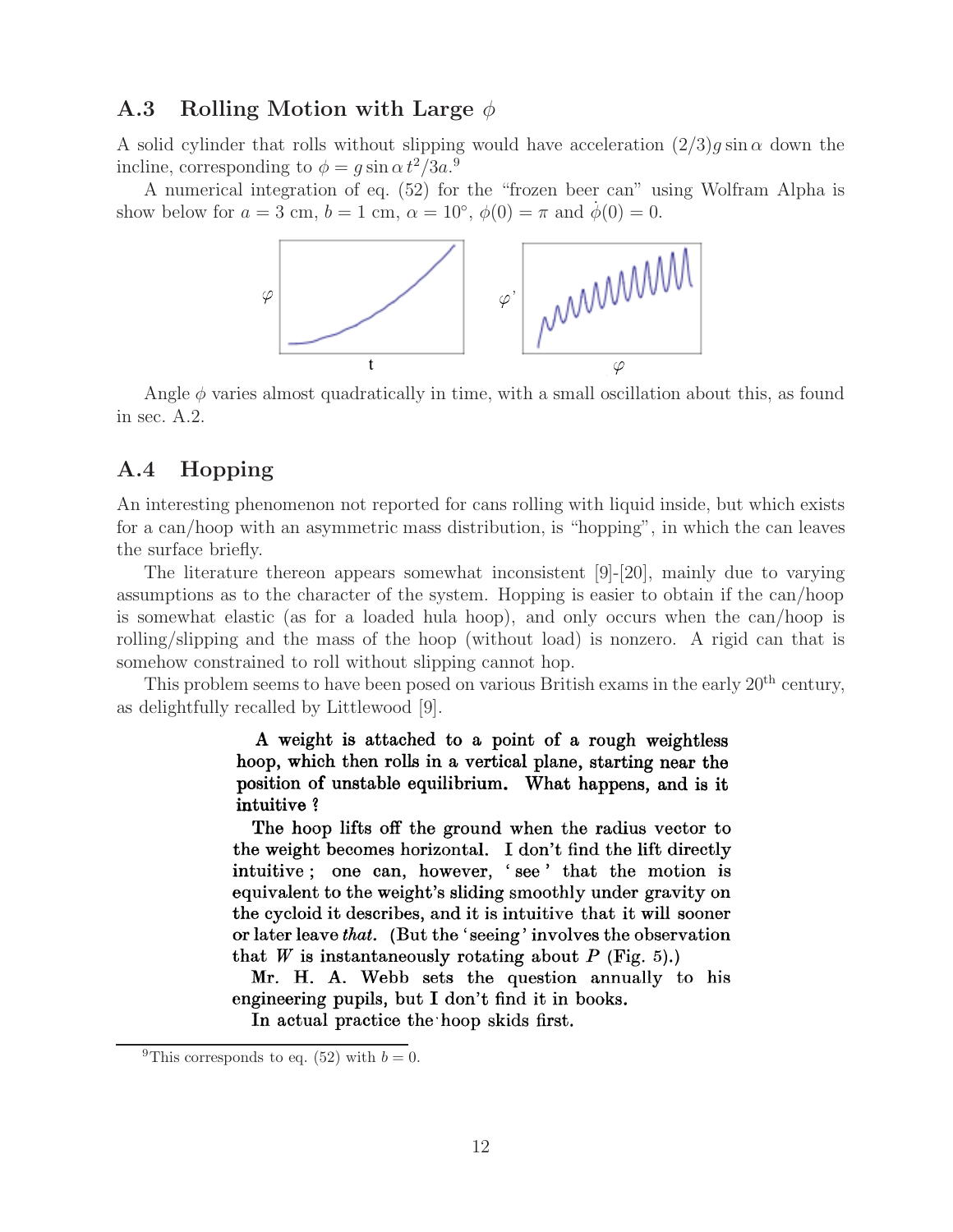

The author likes the solution given by Pritchett [12], which included the figures below.<sup>10</sup>



Figure 2. A stroboscopic photo by Dan Schwalbe and Stan Wagon shows a small hop of the hoop, which is a plastic hula hoop and four brass rods.



Figure 3. Simulated hop of a real hoop: results of a numerical simulation using  $\lambda = 0.95$ ,  $\epsilon = 0.01$ , and  $c = 0.1$  and coefficients of friction  $\mu_s = 1.0$  and  $\mu_k = 0.8$ . The large dots indicate the positions of the attached object and the small dots indicate the corresponding positions of the center of the hoop. The trajectory of the center of mass of the system is indicated by the black line; the two open circles along the center of mass trajectory indicate the position of the center of mass at the onset of slipping and at the instant of loss of contact with the supporting surface.

<sup>10</sup>Pritchett [12] pointed out that the conclusions of Littlewood [9] are valid only if the mass of the unloaded hoop is nonzero, in contrast to Littlewood's idealization of a "weightless hoop".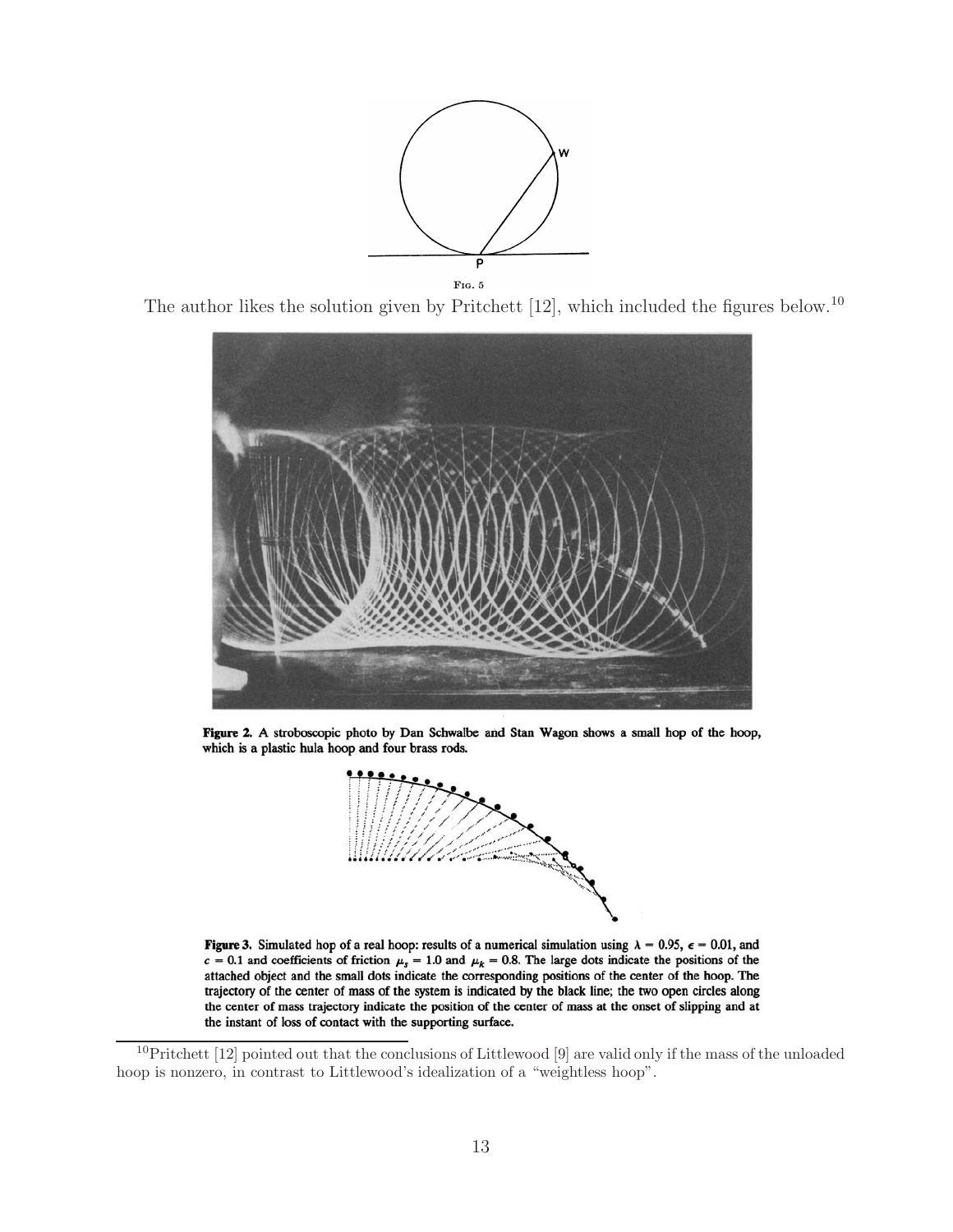## **B Appendix: Wheel with Pendulum**

Another model of the rolling of a partially filled can of beer is a wheel of mass M and radius a that rolls without slipping on the incline, with a simple pendulum of mass  $m$  and length  $b$ suspended from its axle, as illustrated in the figure below. In this model, the can has mass M, which was neglected in the previous analysis, while the liquid is approximated as a point mass  $m$ , subject to no friction, at fixed distance  $b$  from the center of the wheel



This model relates to the considerations in sec. 3 above with  $m_{\text{can}} \to M$ ,  $I_{\text{can}}/a^2 \to M$ and  $I_{\text{cm}} \to 0$ , Then, the Lagrangian for coordinates u and  $\theta$  follows from eqs. (39)-(40) and  $(44)-(45)$  as,

$$
\mathcal{L}(u,\theta) = M\dot{u}^2 + \frac{m}{2}[\dot{u}^2 + 2b\cos(\theta - \alpha)\,\dot{u}\,\dot{\theta}] + (M+m)gu\sin\alpha + mgb\cos\theta. \tag{56}
$$

The equations of motion for these coordinates are,

$$
(m+2M)\ddot{u} - mb[\cos(\theta-\alpha)\ddot{\theta} - \sin(\theta-\alpha)\dot{\theta}^2] = (m+M)g\sin\alpha, \qquad (57)
$$

$$
mb^2\ddot{\theta} - mb\cos(\theta - \alpha)\ddot{u} = -mgb\sin\theta, \qquad (58)
$$

Similarly, for coordinates s and  $\phi$ , the Lagrangian is,

$$
\mathcal{L}(s,\phi) = M\left(\dot{s}^2 + 2b\cos\phi\,\dot{s}\,\dot{\phi} + b^2\sin^2\phi\,\dot{\phi}^2\right) + \frac{1}{2}m(\dot{s}^2 + b^2\sin^2\phi\,\dot{\phi}^2) \n+ Mg(s + b\sin\phi)\sin\alpha + mg(s\sin\alpha + b\cos\alpha\cos\phi)
$$
\n(59)

and the equations of motion are,

$$
(m+2M)\ddot{s} + 2Mb\left(\cos\phi\ddot{\phi} - \sin\phi\dot{\phi}^2\right) = (m+M)g\sin\alpha, \qquad (60)
$$

$$
mb^2(\sin^2\phi\ddot{\phi} + \sin\phi\cos\phi\dot{\phi}^2) + 2M(b^2\sin^2\phi\ddot{\phi} + b\cos\phi\ddot{s}) = -mgb\cos\alpha\sin\phi. \tag{61}
$$

These complicated equations can be analyzed simply only in the limits that  $m \ll M$  or  $m \gg M$ , in which case the motion has the same qualitative character as that discussed in secs. 2 and 3 above. That is, the case of a wheel plus pendulum does not offer any insights not accessible in the example of a partially filled can of liquid.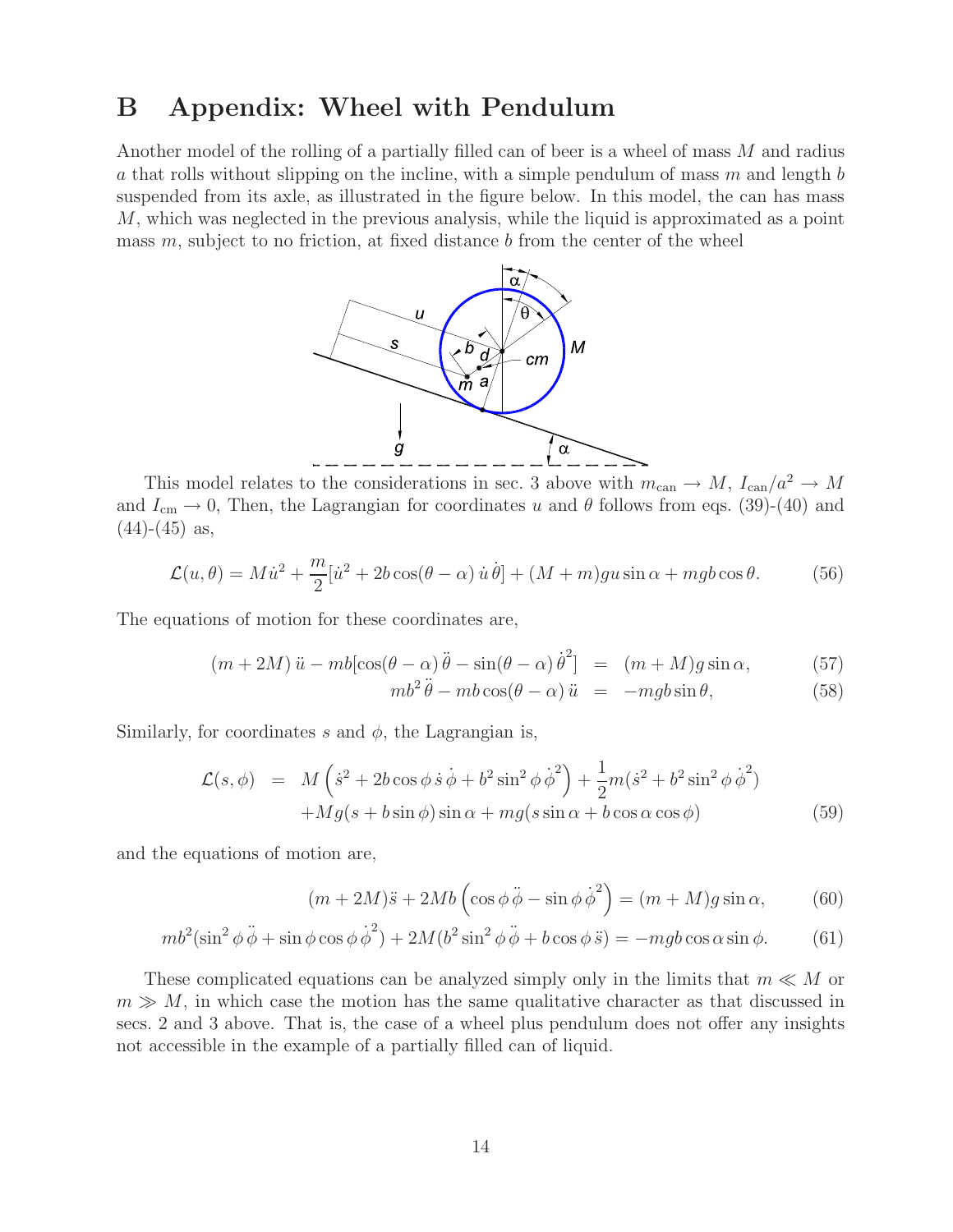# **References**

- [1] K.A. Jackson *et al.*, *Viscous and nonviscous models of the partially filled rolling can*, Am. J. Phys. **64**, 277 (1996), http://kirkmcd.princeton.edu/examples/mechanics/jackson\_ajp\_64\_277\_96.pdf
- [2] D. Kagan, *The Shaken-Soda Syndrome*, Phys. Teach. **39**, 290 (2001), http://kirkmcd.princeton.edu/examples/fluids/kagan\_pt\_39\_290\_01.pdf
- [3] S.J. Micklavzina, *It's in the can: a study of moment*, Phys. Ed. **39**, 38 (2004), http://kirkmcd.princeton.edu/examples/fluids/micklavzina\_pe\_39\_38\_04.pdf
- [4] G. Ireson and J. Twidle, *The rolling can investigation: towards an explanation*, Int. J. Math. Ed. Sci. Tech. **36**, 423 (2005), http://kirkmcd.princeton.edu/examples/fluids/ireson\_ijmest\_36\_423\_05.pdf
- [5] A. Bourges *et al.*, *Oscillations in a half-empty bottle*, Am. J. Phys. **86**, 119 (2018), http://kirkmcd.princeton.edu/examples/fluids/bourges\_ajp\_86\_119\_18.pdf
- [6] M.J. Tiersten, *Moments not to forget The conditions for equating torque and rate of change of angular momentum around the instantaneous center*, Am. J. Phys. **59**, 733 (1991); **60**, 187(E) (1992), http://kirkmcd.princeton.edu/examples/mechanics/tiersten\_ajp\_59\_733\_91.pdf
- [7] G.D. Nickas, *Reversing relative displacement in rolling fluids*, Am. J. Phys. **57**, 907 (1989), http://kirkmcd.princeton.edu/examples/mechanics/nickas\_ajp\_57\_907\_89.pdf
- [8] A. Carnevali and R. May, *Rolling motion of non-axisymmetric cylinders*, Am. J. Phys. **73**, 909 (2005), http://kirkmcd.princeton.edu/examples/mechanics/carnevali\_ajp\_73\_909\_05.pdf
- [9] J.E. Littlewood, *A Mathematician's Miscellany* (Methuen, 1953), pp. 16-17, http://kirkmcd.princeton.edu/examples/mechanics/littlewood\_miscellany.pdf
- [10] T.F. Tokeida, *The Hopping Hoop*, Am. Math. Mon. **104**, 157 (1997), http://kirkmcd.princeton.edu/examples/mechanics/tokieda\_amm\_104\_152\_97.pdf
- [11] J.S. Butler, *Hopping Hoops Don't Hop*, Am. Math. Mon. **106**, 565 (1999), http://kirkmcd.princeton.edu/examples/mechanics/butler\_amm\_106\_565\_99.pdf
- [12] T. Pritchett, *The Hopping Hoop Revisited*, Am. Math. Mon. **106**, 609 (1999), http://kirkmcd.princeton.edu/examples/mechanics/pritchett\_amm\_106\_609\_99.pdf
- [13] W.F.D. Theron, *The rolling motion of an eccentrically loaded wheel*, Am. J. Phys. **68**,  $812$  (2000), http://kirkmcd.princeton.edu/examples/mechanics/theron\_ajp\_68\_812\_00.pdf
- [14] W.F.D. Theron and N.M. du Plessis, *The dynamics of a massless hoop*, Am. J. Phys. **69**, 354 (2001), http://kirkmcd.princeton.edu/examples/mechanics/theron\_ajp\_69\_354\_01.pdf
- [15] W.F.D. Theron, *The Dynamics of an Elastic Hopping Hoop*, Math. Comp. Mod. **35**,  $1135 \,\, (2002)$ , http://kirkmcd.princeton.edu/examples/mechanics/theron\_mcm\_35\_1135\_02.pdf